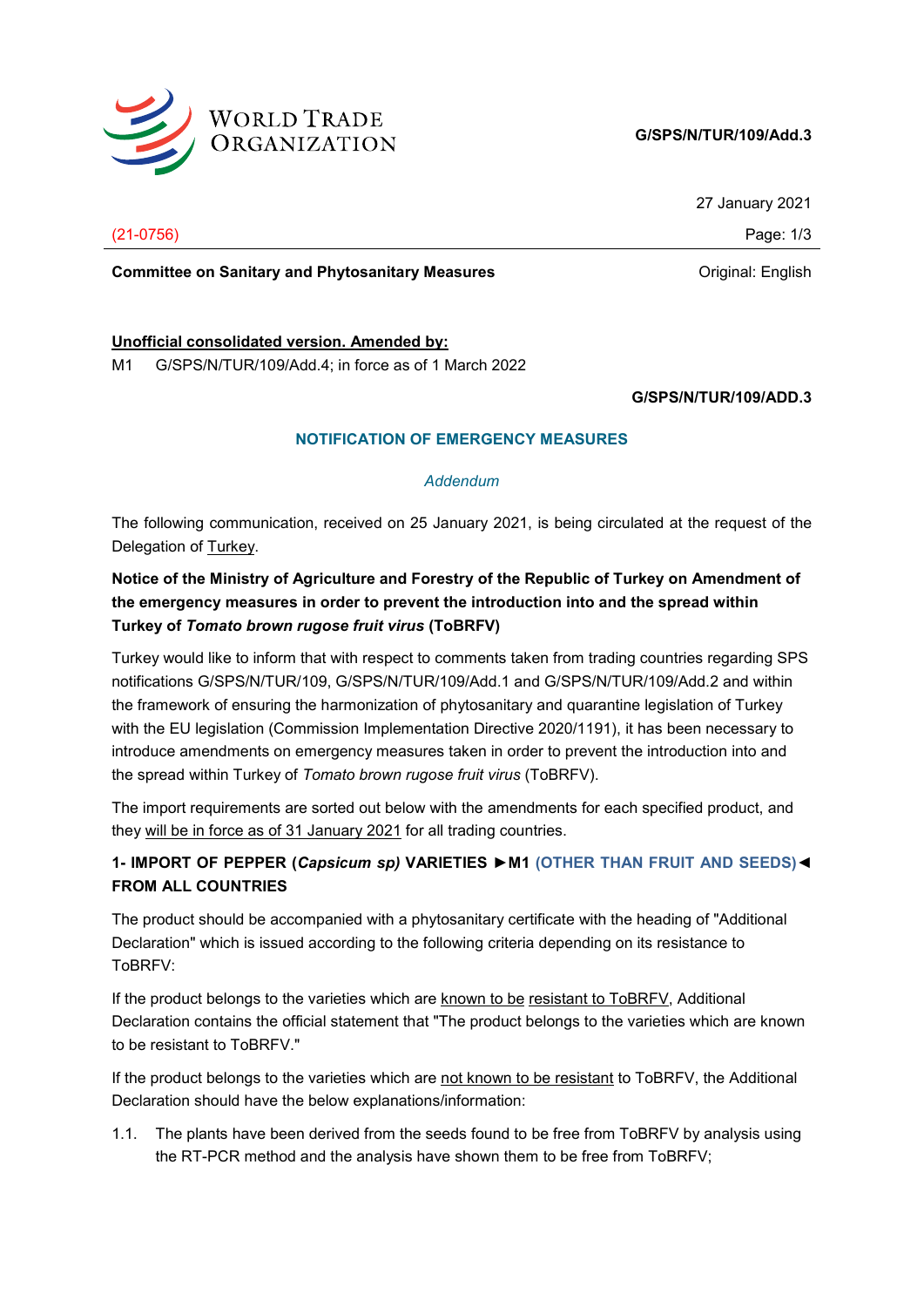- 1.2. The plants ►M1 (other than fruit and seeds) ◄ have been produced in a production site, which is registered and inspected by the national plant protection organization in the country of origin, and is known to be free of ToBRFV during official inspections carried out at the appropriate time to detect ToBRFV; and in case of any symptoms, tested for ToBRFV and found to be free from this pest;
- 1.3. The name of the registered production site where the plants are produced must be stated.

#### **2 - IMPORT OF PEPPER (***Capsicum sp)* **SEEDS FROM ALL COUNTRIES**

The product should be accompanied with a phytosanitary certificate with the heading of "Additional Declaration" which is issued according to the following criteria depending on its resistance to ToBRFV:

If the product belongs to the varieties which are known to be resistant to ToBRFV, Additional Declaration should contain the official statement that "The product is an officially approved variety as being resistant to ToBRFV";

If the product belongs to the varieties which are not known to be resistant to ToBRFV, Additional Declaration should have the below explanations/information:

- 2.1. The (mother) plants from which the seeds were obtained, have been produced in a production site where ToBRFV is known not to occur, on the basis of official inspections carried out at the appropriate time to detect ToBRFV;
- 2.2. The seeds or their mother plants have been analyzed by RT-PCR method and found to be free of ToBRFV;
- 2.3. The information providing the traceability of the production site of the (mother) plants from which the seeds are obtained must be specified.

## **3 - IMPORT OF TOMATO** *(Solanum lycopersicum* **►M1 AND THEIR HYBRIDS◄***)* **SEEDS FROM ALL COUNTRIES**

In the SPS notification with the symbol G/SPS/N/TUR/109/Add.2 for the import of tomato (*Solanum lycopersicum* ►**M1** and their hybrids ◄) seeds from all countries, Article 3 of the phytosanitary conditions that must be specified in the Phytosanitary Certificate as an additional declaration is changed as follows:

"Information providing the traceability of the production site of the (mother) plants from which the seeds are obtained."

# **4 - IN THE IMPORT OF TOMATO, ►M1 TOMATO HYBRID ◄ AND PEPPER SEEDS WHERE INFORMATION ABOUT THE PRODUCTION SITE IS NOT AVAILABLE WITH REGARD TO THE HARVEST PERIOD**

In the event that pepper seeds other than varieties known to be resistant to ToBRFV and tomato ►**M1** including tomato hybrid◄ seeds were harvested before 1 October 2020 and information of production site is not available due to the lack of mother plants, for the import of tomato ►**M1** including tomato hybrid◄ and pepper seeds from all countries until ►**M1** 31 May 2023 ◄, the product should be accompanied with a phytosanitary certificate of which "Additional Declaration" heading includes the following statements: